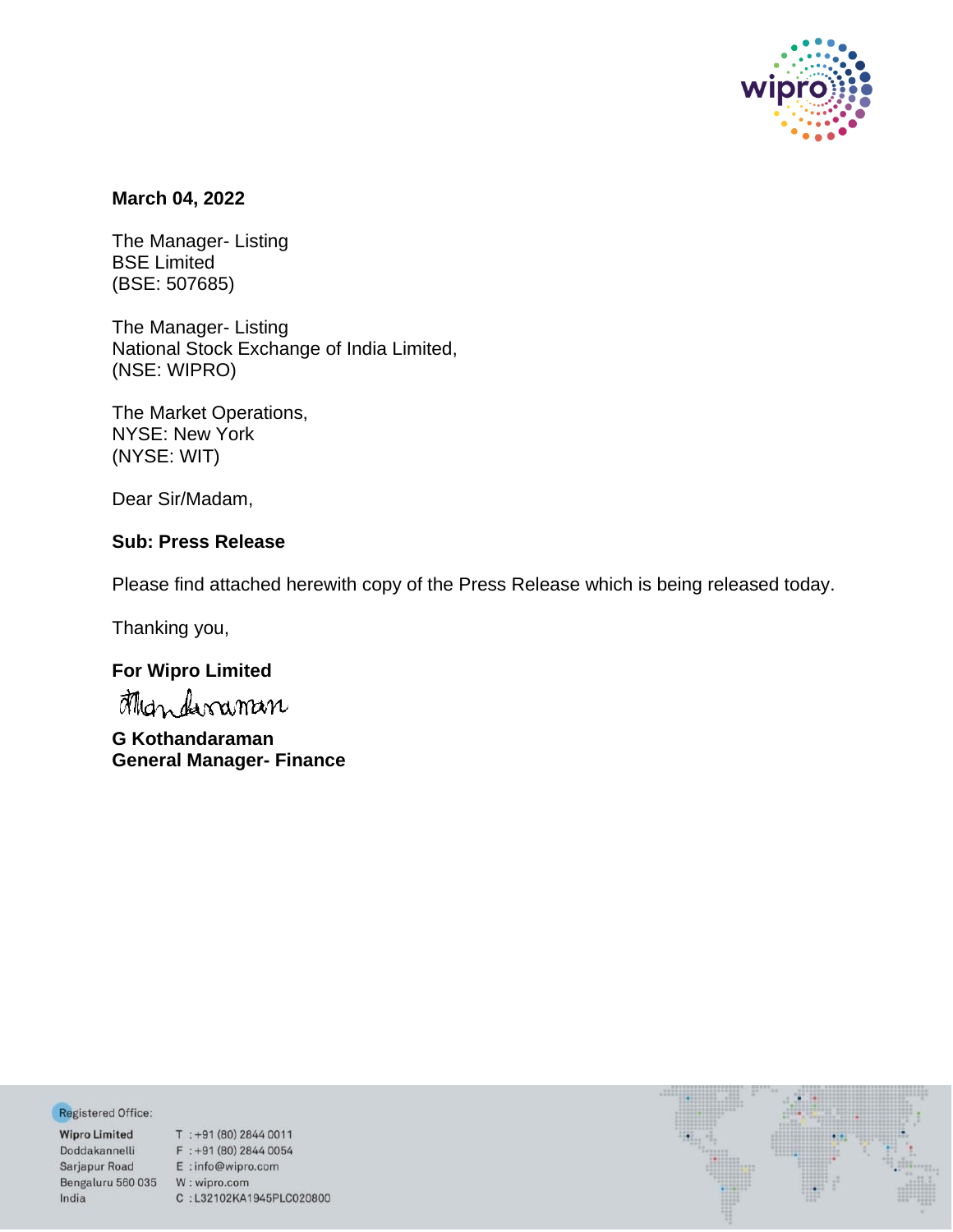

# **Nicolas Parmaksizian named CEO of Designit**

**Copenhagen, Denmark – March 04, 2022**: Designit, a Wipro company and a leading global experience innovation firm, today announced the appointment of Nicolas (Nic) Parmaksizian as Chief Executive Officer (CEO). In his new global role, Nic will focus on delivering the creative excellence, enhanced customer experiences and dynamic business innovation for which Designit has become known.

Nic joins Designit from Capco, a Wipro company, the global management and technology consultancy. As a Capco Partner and Head of Digital practice for eight years, Nic played an integral role in driving the growth of the practice in the US and UK. He built a renowned Digital Innovation team that has delivered digital transformation strategies for financial services organizations around the world.

As enterprises adapt to meet new customer needs and expectations, and seize fresh opportunities across global industries, Designit – backed by Wipro's powerful technology and consulting proposition – will continue to set new standards for connecting with customers through world-class capabilities, from brand to data and artificial intelligence, through to the latest technology and customer experience.

The demand for experience-led transformation continues to accelerate and is top-of-mind for chief marketing executives. A large majority (82%) of CXOs said they plan to change how their brands interact with customers to gain a competitive advantage and drive sustainable business growth, [Designit Research found.](https://www.designit.com/stories/news/wipro-and-designit-research-shows-that-68-of-cmos-say-empathy-and-transparency-surpass-innovation-in-brand-success)

"Our clients are led by purpose, brand, and experience transformation. Nic's global perspective, backed by his unmatched digital experience, will allow us to help clients unlock business and human-centric outcomes in unprecedented ways," said **Rajan Kohli, Managing Partner – Integrated Digital, Engineering and Application Services, Wipro Limited.**

**Nic Parmaksizian, CEO, Designit** said, "I am very excited to have been entrusted with taking the Designit business forward and have this incredible opportunity to work with the talented experts. I look forward to building on all the great work that has already been done to establish Designit as a leading global experience innovation firm, and I am committed to ensuring we realize our most ambitious view for the future."

### **About Designit, a Wipro company**

Designit is a global experience innovation firm. We use strategy, technology, marketing, and design to turn complex and systemic problems into new opportunities, thoughtful, holistic experiences. We craft, launch, and continuously optimize products, services, brands, and systems that turn change into progress throughout organizations, brands, and beyond with progressive, long-term partners. To learn more, follow us @Designit and visit www.Designit.com.